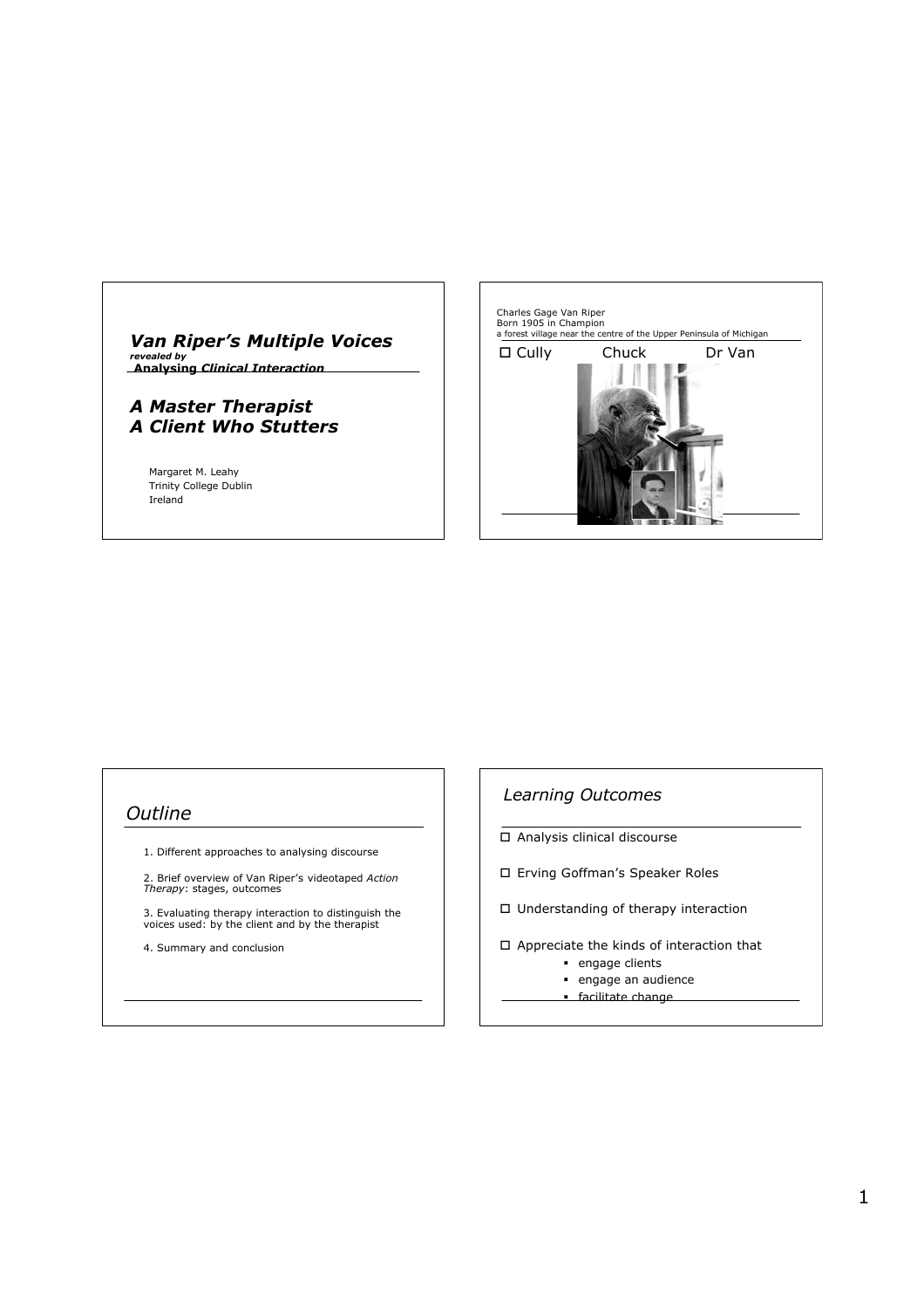# Charles Van Riper (1905-1994)

- **Author researcher practitioner 'plagued' by a stutter**
- **Student of Edward Lee Travis in 1930s at Iowa State PhD c. 1934**
- 
- **1936 Western Michigan Teacher's College Married Catherine Jane Hull speech pathology major 1st edition of Speech Correction 1939**
- **Major texts: The Nature of Stuttering 1971 The Treatment of Stuttering 1973**
- **Retired in 1976 Action Therapy taped in 1977**

### *Action Therapy videotapes*

- $\Box$  Taping took place over a period of 7 weeks
- $\Box$  weekly sessions comprising total 7 hours of therapy
- $\Box$  2 tapes provide follow-up of C's progress<br>**1 year 20 years later** 20 years later
- $\Box$  Participants: Therapist (VR aged c. 70+ years)  $\Box$  Client C (18 year old student) with a 'moderately severe stutter'
- 2 other people are present for recordings: a camera-man and director video; credits refer to 4 others

#### *Context*

- C has experience of fluency therapy 'many hours'
- *Unusual context video recording…in the limelight Different kind of interaction from usual therapy?*
	-

#### students Large (unknown) audience therapists researchers

- VR formally addresses audience directly
- $\Box$  introduce and sum up sessions (C absent)

### **Therapy focus: Desensitization**

- Identification **desensitization** modification stabilisation
- **reciprocal inhibition (Wolpe '58)**
- **fear or anxiety are classically conditioned responses could inhibit these feelings (relaxation)**
- **If appropriate responses occur in presence of stimulus that evoked the fear, tendency for evoked response to weaken**
- **VR 1973: reducing speech anxieties + neg emotions**
- **'we aim to** *toughen* **the stutterer** *to the threat, confrontation and experience of fluency failure***'**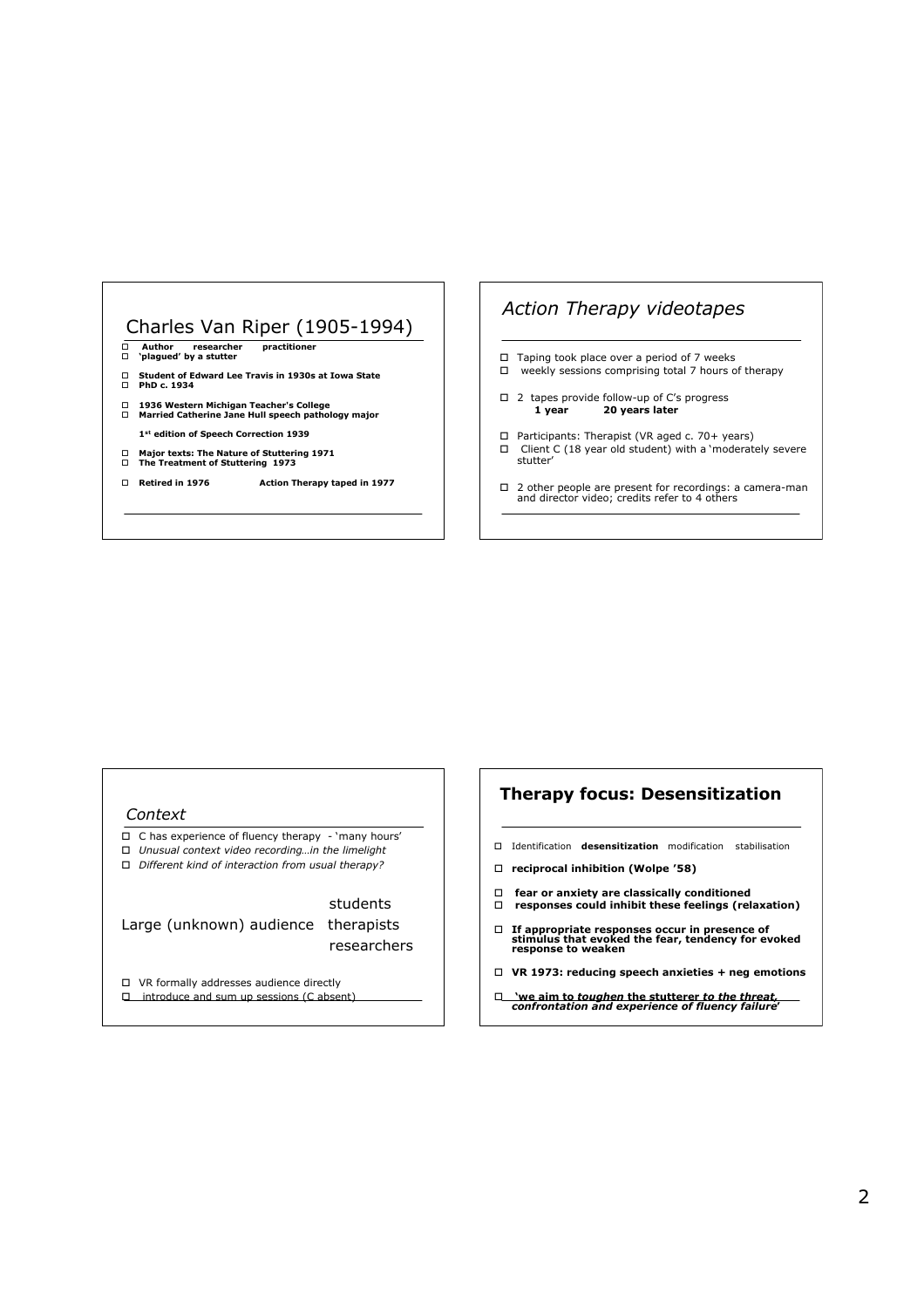### Blood et al 2001

- categorized VR's utterances □ Hill's (1993) system counsellor responses
- '*a high degree on instructional, informational, educational verbal responses*'
- $\square$  as opposed to confrontation and selfdisclosure verbal responses

### Desensitization

### □ VR using

- *"crucial 'sage on the stage' teaching time"*
- *VR dominated with 86% of verbal turns*
- *VR's range for series varied 48% 86%*
- Blood et al's analysis concluded
- VR's primary responses suggest
- clinicians dominate therapy sessions

### Erving Goffman 1981

- □ Social roles in frame (Therapist vs Client)
- $\Box$  focus on speaker assuming particular stance
- suggesting footing to negotiate interpersonal relationships / alignments in interaction
- Concepts of *framing* and of *footing* based on interpretations of metamessage: *what's going on?*
- *Footing* : "a change in the alignment we take up to ourselves and the others present as expressed in the way we manage the production or reception of an utterance"

#### *Footings speaker stance to interaction*

| $\Box$ animator    | author                                                  | principal |
|--------------------|---------------------------------------------------------|-----------|
| $\square$ animator | talking machine<br>person uttering words                |           |
| $\square$ author   | person selects sentiments<br>words chosen               |           |
| $\Box$ principal   | position established by word<br>person active in a role |           |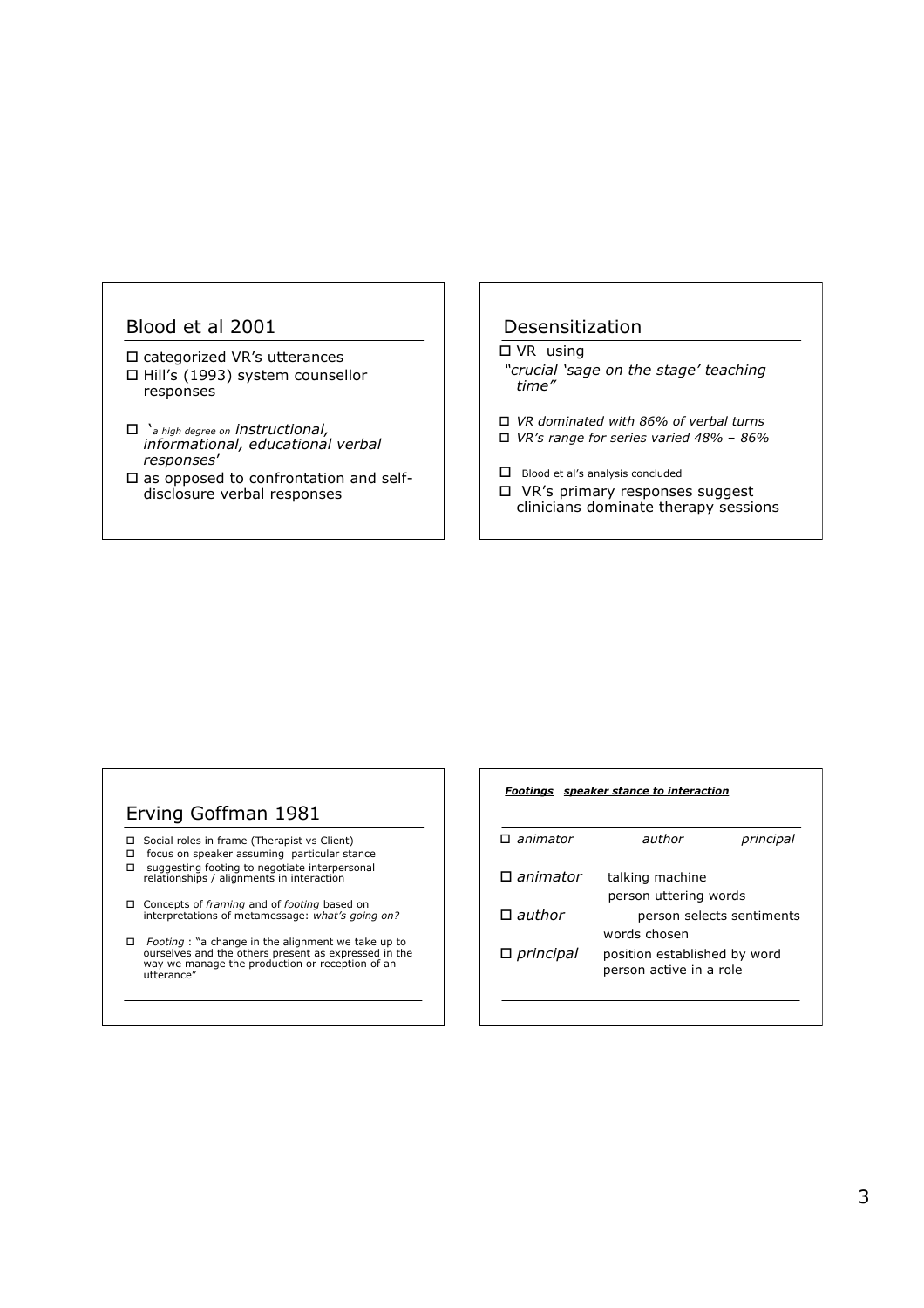#### Therapy

- 2 participants: therapist and client Meaning co-constructed negotiated between participants
- *footings*
- 
- Each role, a *co-constructed voice* to expresses role Eg summarizing what a client says  $\Box$  Equation Equation Equation Equation C is a voice of alignment<br> $\Box$  T a voice of alignment
- 
- Footing as animator and principal but not as author the client
- □ The SLT shifts footing in voicing the client's opinion<br>□ retaining the therapist's principal role

#### Text

- VR: Well C, here we are again eh ……. I felt your
- 2. pulse and it was racing… but you've had a hard |week 3. C: |yes
- 4. having to identify your stuttering I guess and I'd like to 5. know if the thing has happened to you 6. that usually happens to many stutterers after they begin
- 
- 
- 
- 7. to explore their stuttering to catalogue it… to take a look..<br>8. to feel it a lot of emotion usually rises up, any in you?<br>9. C: Yes I find it very hard to I …… to elauelauelau look 10. at my stuttering em it just I feel like in the past week I've<br>been (+t) stuttering<br>11. a lot more more severely
- 
- 12. T: and I did that to you didn't I? eh the dirty dog 13. C: (laughs)

### *Analysis*

- VR's cursory mention of C's 'racing' pulse: medical reference VR's authoritative voice, socially distant from the client
- VR assumes responsibility, displaying self-deprecating humour
- $\square$  Refers to himself as 'the dirty dog' : what C might well be thinking
- derogatory words that a client could not express openly
- Instance of VR *speaking for* C in an affiliative manner: C's voice
	- Schiffrin (1993) *speaking for another* Positive if 'chipping in'; negative if 'butting in'

### *Footings + Humour*

- VR enters C's perspective as *animator* conferring the *principal* role on C
- C's laughing response provides support
- □ Humour: a warmer, more understanding voice than that of officious expert (Kovarsky, 1990)
- $\square$  humour helps build solidarity and affiliation
- $\square$  mitigates embarrassment solicits
- cooperation Simmons-Mackie & Schultz (2003)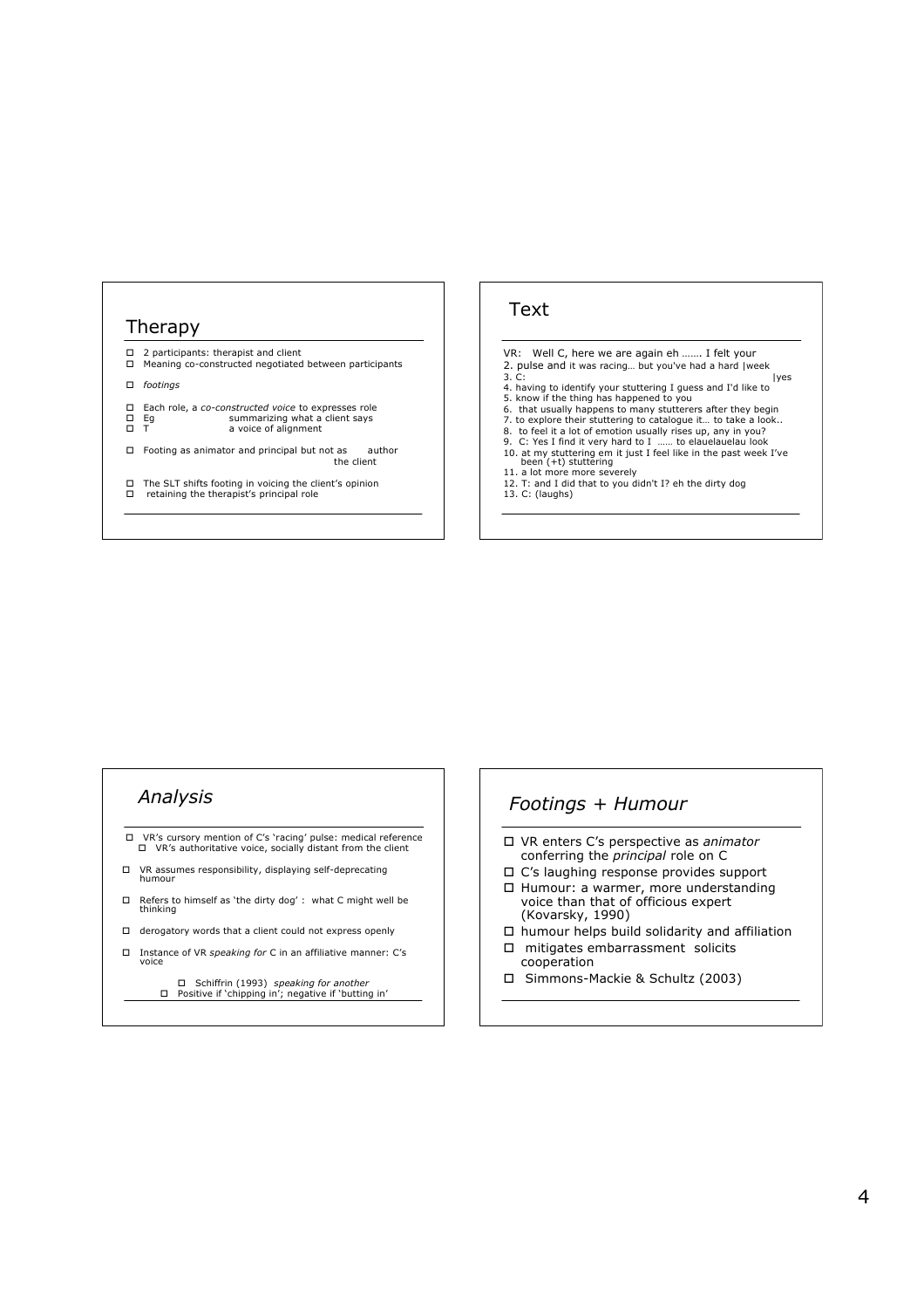#### Medicalization: voice of authority peppered with humour

- **14. VR: …. all I can say is that this is par for the course ( ….)**
- 
- 
- 
- $\Box$  15. by having to confront it (....) y-you're looking at it now<br>  $\Box$  16. emotion which has always been underneath is<br>  $\Box$  beginning to come out<br>  $\Box$  17. It's like pus that starts to ooze out once you lance the<br>
∞
- 
- □ 19. C: *(laughs)*<br>□ 20. VR: you have to take this hard look at what's there (..)<br>purpose of our<br>□ 21. session ( .. ) is to try to take away some of the *evil*<br>c*olouring* from
- 
- 
- **22. .. stuttering itself . if one can be able to remove some of this awful**
- 
- **23. emotional fraction of the handicap (……..) and 24. your job of course (….) is** *to try to learn how to stutter….*

### Authority Humour Alignment … Disempowerment?

- VR authority voicing expectations
- $\Box$  emotions in graphic medical metaphors (17)
- □ humour used to lighten topic
- $\Box$  VR (18) shows alignment predicts reaction
- ….*try to learn how to stutter….?*

#### C tells of his recent stuttering

- □ 28. C:It's lilike (...)I've been stuttering whwhat I feel to be<br>□ 29. really bad I haven't felt this way in a long time I just<br>□ 30. been really (coughs) em scared|
- 
- 
- 
- 31. **VR**: |scared| 32. **C**: |because it's just like I I haven't had these
- 33. bad. of eh blocks eh in a long long 34.**VR: and feelings of fear and shame too come up embarrassment**
- 
- **C**: Yeah like eh there'd be times when I would just stutter and I'd keep on
- 36. going and going… and I'd say 'when is this going to stop….'

#### *Putting words in C's mouth*

- **C reports on increasing stuttering severity and being 'scared'**
- **VR overlaps on 'scared' (31) 'chiming' (Watanabe, 2001) alignment**
- **but interrupts C, adding expected emotional reactions (34)**
- **VR's strategy describing emotions dev client awareness of feelings**
- *putting words into C's mouth***,** *acting as animator to C's principal,* **giving voice to C's yet to be voiced emotional state C agrees 'frustration'**
- *VR both in empathetic therapeutic frame, displaying affiliation and empathy with C, simultaneously in expert frame as he describes emotions associated with stuttering*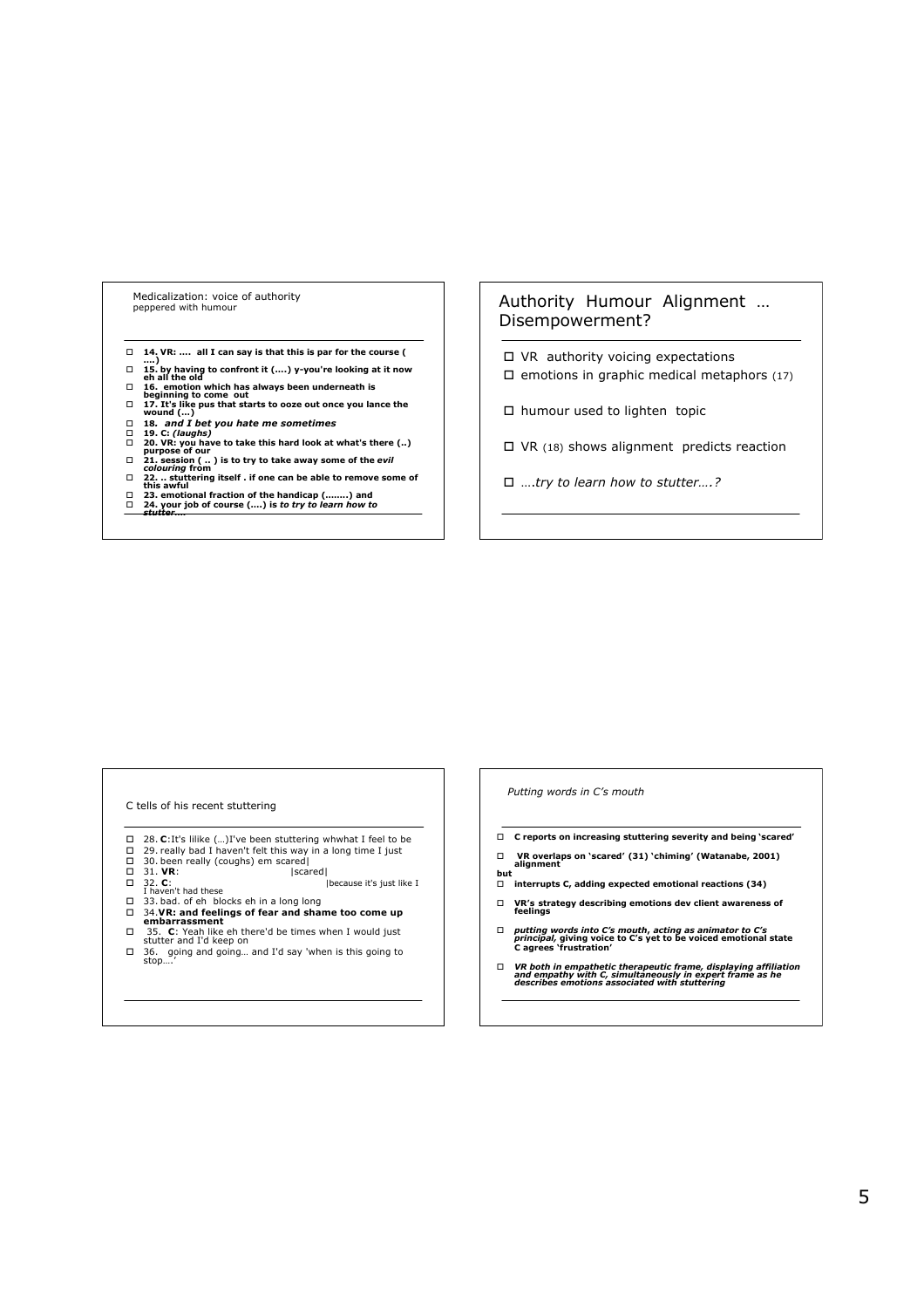

- 140 **C** *(reading*) The- (+t) there was this (+t) golfer
- who had  $(+t)$  two<br> $\Box$  141 fellow a fellow and a girl. both of them stuttered
- pretty badly
- 142. (…….) When they met (+t)ih- eh eh (….. *block of 17 seconds duration*)
- 143 **VR**: that's one of those
- 144 **C**: (laughs)
- 145 **VR**: boy, that's one of those that just make you feel completely helpless
- 
- $\Box$  146 ... impotent as though you can't|<br> $\Box$  147 **C.** [tired
- $\Box$  147<br> $\Box$  148.**VR**:
	- **148.VR:**  $\left| \text{tired just fatigued to} \right|$ the bone

*Breaking cardinal rules + amplification* In 143/6, VR interrupts C in a lengthy block but C's word incomplete

VR breaks an accepted rule of interaction (Bloodstein, 1995)

- Empathy (+ explanation to video audience) animator to C's principal role
- Paradox: increasing C's relative incompetence in stutterer role /error-maker role
- Break C's tension whose voice is then heard interrupting VR anticipating his interpretation: good recovery and comeback
- $\Box$  C's response is chimed, but then amplified by VR (148)

#### *Simultaneous voices with re-authoring*

- VR expresses empathy : alignment
- $\square$  simultaneously voicing C's experience: affiliation
- *C's own voicing of his feeling shows his competence to speak for himself in anticipation of VR's response*
- VR *re-authors* C's 'tired' graphic description: authority

Shift footing from affiliation *taking over C's role157* disempowering

**151 VR** *say it again*

- **152 C when the the-(+t)-meh the meh the meh (….)**
- 
- **153 VR** *you said that five times . word that you're afraid..is the next one* **154 C the man (+t)-introduced himself I'm P-(+t)-**
- 
- 
- **155 VR** *you had to do that on purpose* **156 C he said I'm P-(+t)-eter but 157 VR he said** *'I'm Peter but I'm no s-(+t)-saint' alright?* **And then what?**
- **158 C the g-(+t) girlfriend (+t)-r-replied 'Hi Peter I'm (+t) em-em-em-**
- **159 VR** *she didn't do it that way. she said I'm MMMMMMM you're putting your kind of stuttering in her mouth she didn't go uh-uh-uh*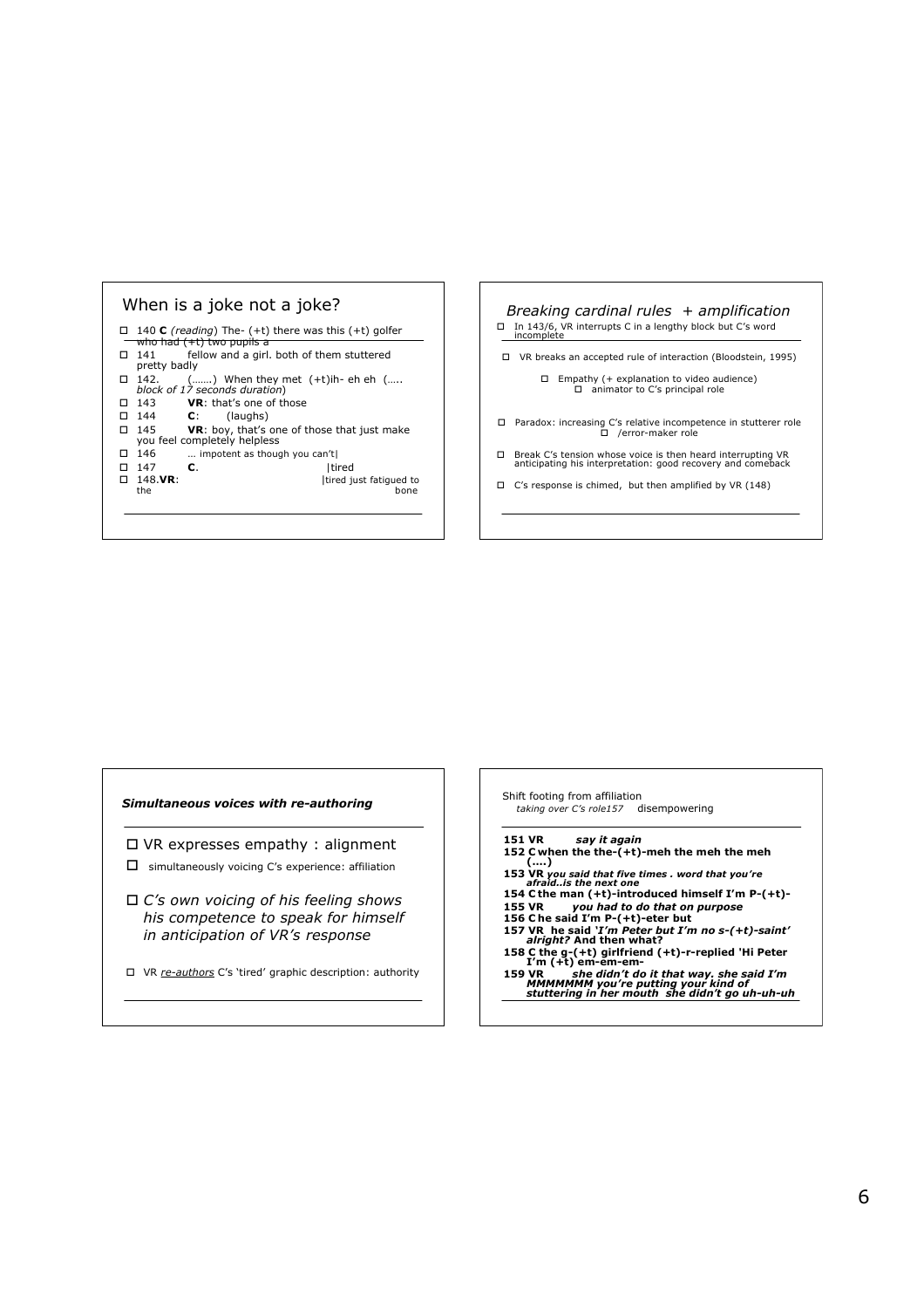#### *From empathy to harsh critical evaluation*

 $\Box$  Empathy expressed but though interruption

- $\square$  authoritative voice puts C in role of errormaker
- harsh evaluation: *incapable of stuttering correctly*
- 'putting your kind of stuttering in her mouth' dissociation of the stutter from the person

#### Emotions explained to audience and to C

- 260. **VR** (….) well then you wouldn't do all those **darnfool** things you're
- 261. doing like trying to say 'Mary' with 'ahahah', **Mary begins with M**
- 
- 262. (…) **you started with aub-aub-aub**—(…) *so if you have to stutter*
- <sup>265</sup> *you will stutter in this way* (….) but when you're so full of emotion
- no matter how you hide it, how you repress it
- (…) 268. it's in you or you wouldn't be having it eh throw you out of
- □ 269. gear as it usually does. (....) hold on to what<br> you're doing until I let go OK?<br>□ 270 **C.** OK

# *end of session*

- 372 VR: it's worth it, it's worth the agony I feel for you. it may seem
- 373. kinda brutal at times but hell, we gotta take care of the problems
- 374. where they are presented. At the moment you're probably feeling
- 375. it's been a hard hour
- 376. **C: I'm tired (laugh)**
- 377. VR: *I'm not sure that you see the vision which is here*

## *Affiliative Voice*

- empathic voice is evident in frequent use of humour
- $\square$  tasks are difficult swamping the affiliative effects of the humour
- Du Pre's (1998) concept of 'hurting to help'
- $□$  humour used to diffuse tension and anxiety  $□$  VR is unrelenting in criticism of C, unapolog VR is unrelenting in criticism of C, unapologetic for harshness
- This 'tough' clinical approach may be damaging for some clients as Duchan (2002) suggests, and may raise ethical issues